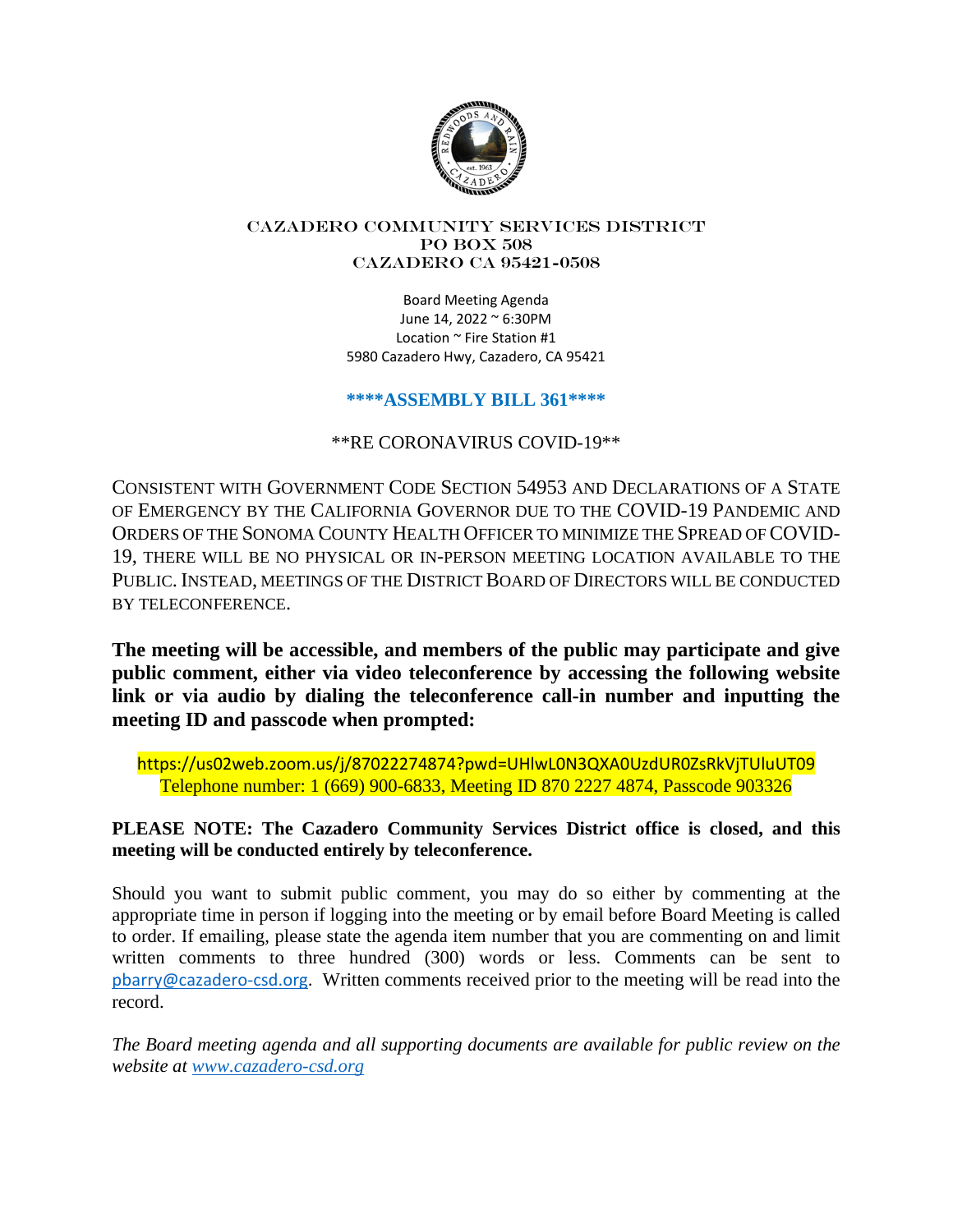## **CALL TO ORDER**

### **PLEDGE OF ALLEGIANCE**

### **ROLL CALL**

President P. Barry Director M. Berry Director H. Canelis Director D. DeBeaune Director S. Griswold

### **OPEN TIME FOR PUBLIC EXPRESSION**

*This is an opportunity for any member of the public to briefly address the District Board on any matter that does not appear on this agenda and is restricted to matters within the Board's jurisdiction. Items that appear to warrant a more-lengthy presentation or Board consideration may be placed on the agenda for discussion at a future meeting. Please limit comments to three hundred (300) words.* 

### **AGENDA ADJUSTMENTS**

*An opportunity for the Board President to approve adjustments to the current agenda.* 

### **DIRECTOR REPORTS**

*An opportunity for Directors to report on their individual activities related to District Business.* 

#### **STAFF REPORTS**

- 1. Administrative Assistant
- 2. Fire Department and Firefighters Association Report
	- a. Operations
	- b. Administration
	- c. Training
	- d. Special Projects
- 3. Park & Rec Maintenance
- 4. Facilities

#### **CONSENT CALENDAR ITEMS**

*These items can be acted on in one consolidated motion or may be removed from the Consent Calendar and separately considered at the request of any Director* 

- 1. Approval of Meeting Minutes May 10, 2022
- 2. Approval of Financials Month of April 2022
- 3. Approval of Financials Month of May 2022

#### **ACTION ITEMS**

1. **Resolution 21/22-18 Proclamation of a Local Emergency for the Cazadero Community Services District, County of Sonoma, State of California, Ratifying the Proclamation of**